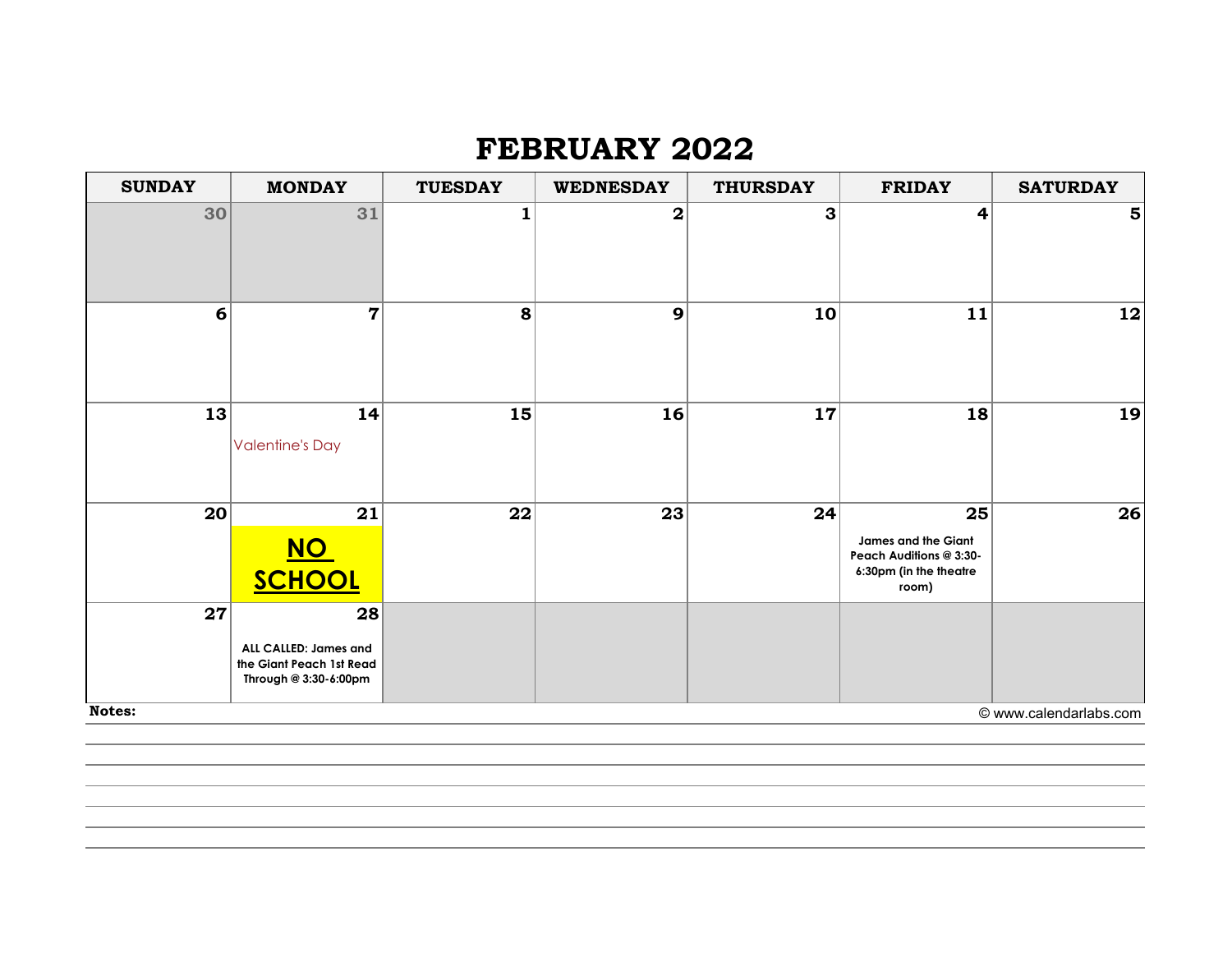## **MARCH 2022**

| <b>SUNDAY</b>                    | <b>MONDAY</b>                   | <b>TUESDAY</b>                                                                | <b>WEDNESDAY</b>                                          | <b>THURSDAY</b> | <b>FRIDAY</b>                 | <b>SATURDAY</b> |
|----------------------------------|---------------------------------|-------------------------------------------------------------------------------|-----------------------------------------------------------|-----------------|-------------------------------|-----------------|
| 27                               | 28                              |                                                                               | 2                                                         | 3               |                               | 5               |
|                                  |                                 |                                                                               | Rehearsal 7am-8am   Rehearsal 7am-8am   Rehearsal 7am-8am |                 | <b>NO</b><br><b>REHEARSAL</b> |                 |
| 6                                | $\overline{7}$                  | 8                                                                             | 9                                                         | 10 <sub>l</sub> | 11                            | 12              |
|                                  | <b>SPRING BREAK (NO SCHOOL)</b> |                                                                               |                                                           |                 |                               |                 |
| 13                               | 14                              | 15                                                                            | 16                                                        | 17              | 18                            | 19              |
|                                  |                                 | Rehearsal 7am-8am   Rehearsal 7am-8am   Rehearsal 7am-8am   Rehearsal 7am-8am |                                                           |                 | <b>NO</b><br><b>REHEARSAL</b> |                 |
| 20                               | 21                              | 22                                                                            | 23                                                        | 24              | 25                            | 26              |
|                                  |                                 | Rehearsal 7am-8am Rehearsal 7am-8am Rehearsal 7am-8am Rehearsal 7am-8am       |                                                           |                 | <b>NO</b><br><b>REHEARSAL</b> |                 |
| 27                               | 28                              | 29                                                                            | 30                                                        | 31              |                               | $\overline{2}$  |
|                                  |                                 | Rehearsal 7am-8am Rehearsal 7am-8am Rehearsal 7am-8am Rehearsal 7am-8am       |                                                           |                 |                               |                 |
| © www.calendarlabs.com<br>Notes: |                                 |                                                                               |                                                           |                 |                               |                 |